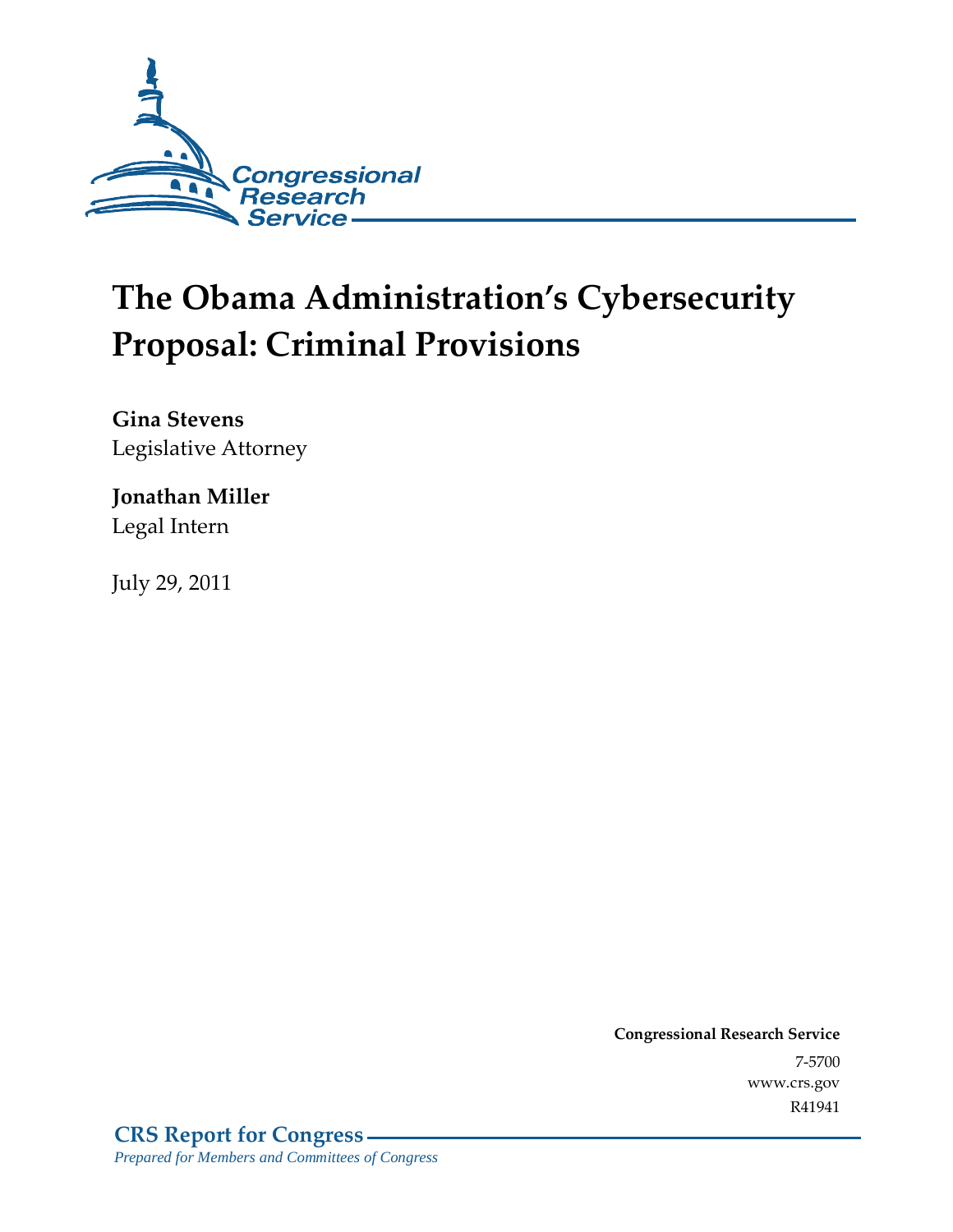## **Summary**

Responding to ongoing concerns over the state of U.S. cybersecurity, the Obama Administration released a report containing a proposal for significant cybersecurity legislation on May 12, 2011. The Administration's proposal contains seven sections and addresses many different subject areas. This report examines the first section of the Administration's proposal, dealing with criminal law. That section would supplement the Computer Fraud and Abuse Act (CFAA) by adding a mandatory three-year minimum penalty for damaging certain critical infrastructure computers, increase the penalties for most violations of the CFAA, modify the conspiracy and forfeiture provisions of the CFAA, and make felony violation of the CFAA a racketeering predicate offense.

This report also compares the Administration's proposal to bills pending before the House of Representatives and the Senate. Although Congress is considering many bills addressing cybersecurity, there are relatively few which would modify computer crime laws such as the CFAA. The bills which do address computer crime differ in significant ways from the Administration's proposal, though they would accomplish some of the same goals.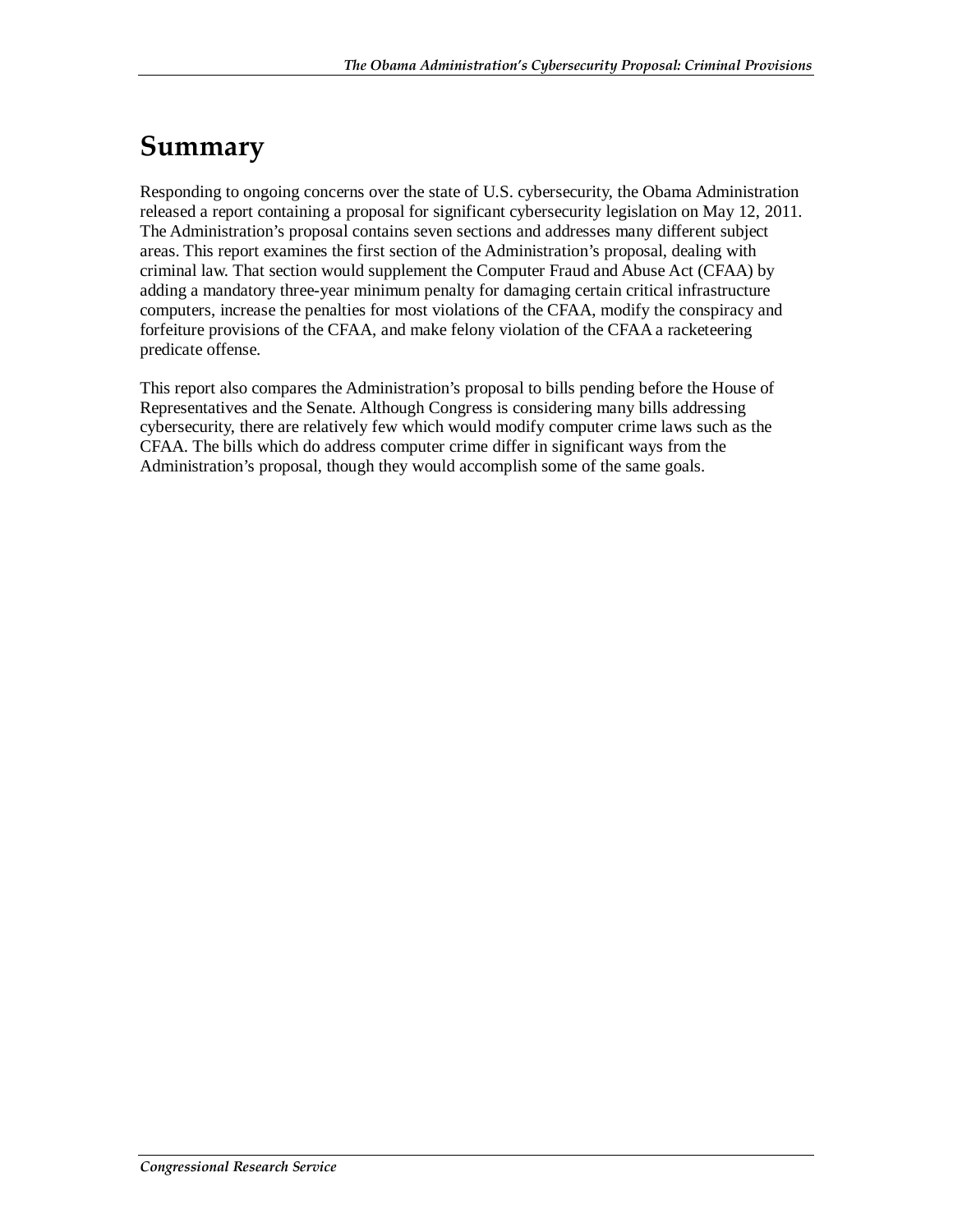# **Contents**

| Clarifying and Enhancing Penalties Under the Computer Fraud and Abuse Act3 |  |
|----------------------------------------------------------------------------|--|
|                                                                            |  |
|                                                                            |  |
|                                                                            |  |
|                                                                            |  |

#### **Contacts**

|--|--|--|--|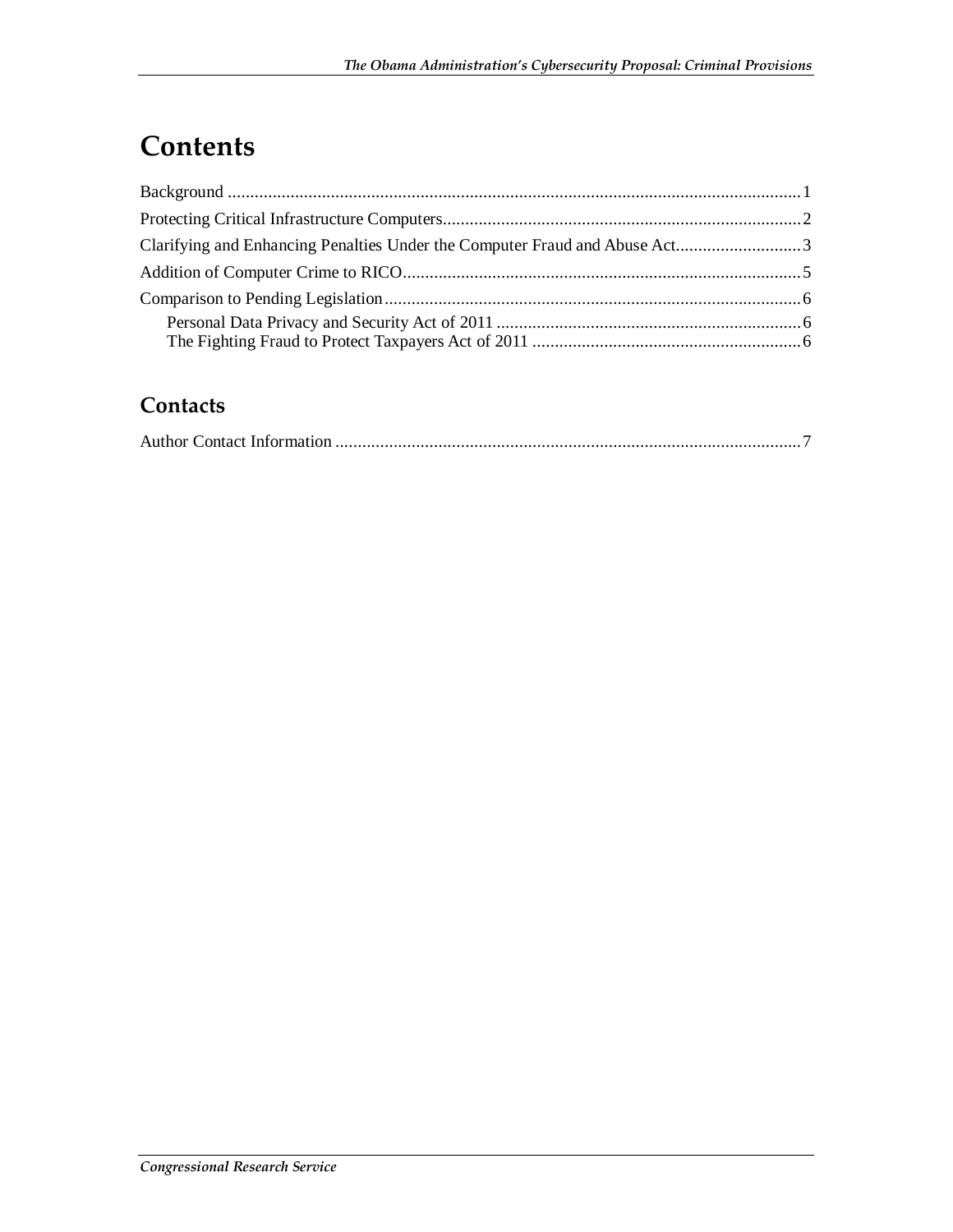#### **Background1**

Over the past decade, cybersecurity has become a steadily more important issue in Washington. President Clinton recognized computer networks and information systems as critical infrastructure in 1998.<sup>2</sup> By 2003, President Bush acknowledged that critical infrastructure, including computer networks, was vulnerable to attack and that security improvements were needed.<sup>3</sup> In August 2007, the Center for Strategic and International Studies (CSIS) formed a commission to evaluate U.S. cybersecurity policy and to make recommendations for improving that policy. The commission's report highlighted the vulnerability of the United States to cyberattacks and made seven broad policy recommendations to address weaknesses in U.S. cyberdefenses. One of the commission's findings was that U.S. computer crime laws are decades old, written for a less connected era, and insufficient to confront modern challenges.<sup>4</sup> Additionally, the commission found that criminals and foreign intelligence services operating on the Internet pose a serious danger to the economic and national security interests of the United States.<sup>5</sup> The report claims that "a complex interchange of definitions, prohibitions, and permissions," built up over decades, has resulted in unnecessary legal complexity.<sup>6</sup> To address this problem, the report recommends modernizing legal authorities, including criminal statutes, to increase clarity, speed investigations, and better protect privacy.<sup>7</sup>

Upon taking office, President Obama commissioned a 60-day cyberspace policy review. The review underscored the seriousness of the cybersecurity problem, saying that "the growing connectivity between information systems, the Internet, and other infrastructure creates opportunities for attackers to disrupt telecommunications, electrical power, energy pipelines, refineries, financial networks, and other critical infrastructures."<sup>8</sup> Additionally, the review focused on the potential for computer hackers to disrupt U.S. critical infrastructure and the growth of criminal activity online.<sup>9</sup>

In response to congressional calls for comprehensive cybersecurity legislation the Obama Administration released a legislative cybersecurity proposal on May 12, 2011.<sup>10</sup> The

<sup>5</sup> *Id.* at 3.

<sup>9</sup> *Id.* at 2.

This report was prepared by Jonathan H. Miller, Legal Intern, American Law Division, under the general supervision of Gina Stevens, Legislative Attorney.

<sup>&</sup>lt;sup>2</sup> Presidential Decision Directive 63 (1998) available at http://www.fas.org/irp/offdocs/pdd/pdd-63.htm.

<sup>3</sup> *See* Homeland Security Presidential Directive 7 (2003) available at http://www.dhs.gov/xabout/laws/ gc\_1214597989952.shtm.

<sup>&</sup>lt;sup>4</sup> See Securing Cyberspace for the 44<sup>th</sup> Presidency 2 (Center for Strategic and International Studies, 2008) available at http://csis.org/files/media/csis/pubs/081208\_securingcyberspace\_44.pdf.

 $^{6}$  *Id.* at 67.<br> $^{7}$  *Id.* at 8.

<sup>&</sup>lt;sup>8</sup> Cyberspace Policy Review: Assuring a Trusted and Resilient Information and Communications Infrastructure 1 (2009) available at http://www.whitehouse.gov/assets/documents/Cyberspace\_Policy\_Review\_final.pdf (quoting the Director of National Intelligence).

<sup>10</sup> *See* Letter from Harry Reid, Sen. Maj. Leader, to Barack Obama, President (July 1, 2010) (http://www.govexec.com/ pdfs/070210cr1.pdf); Office of Management and Budget, Complete Cybersecurity Proposal (2011), http://www.whitehouse.gov/sites/default/files/omb/legislative/letters/Law-Enforcement-Provisions-Related-to-Computer-Security-Full-Bill.pdf.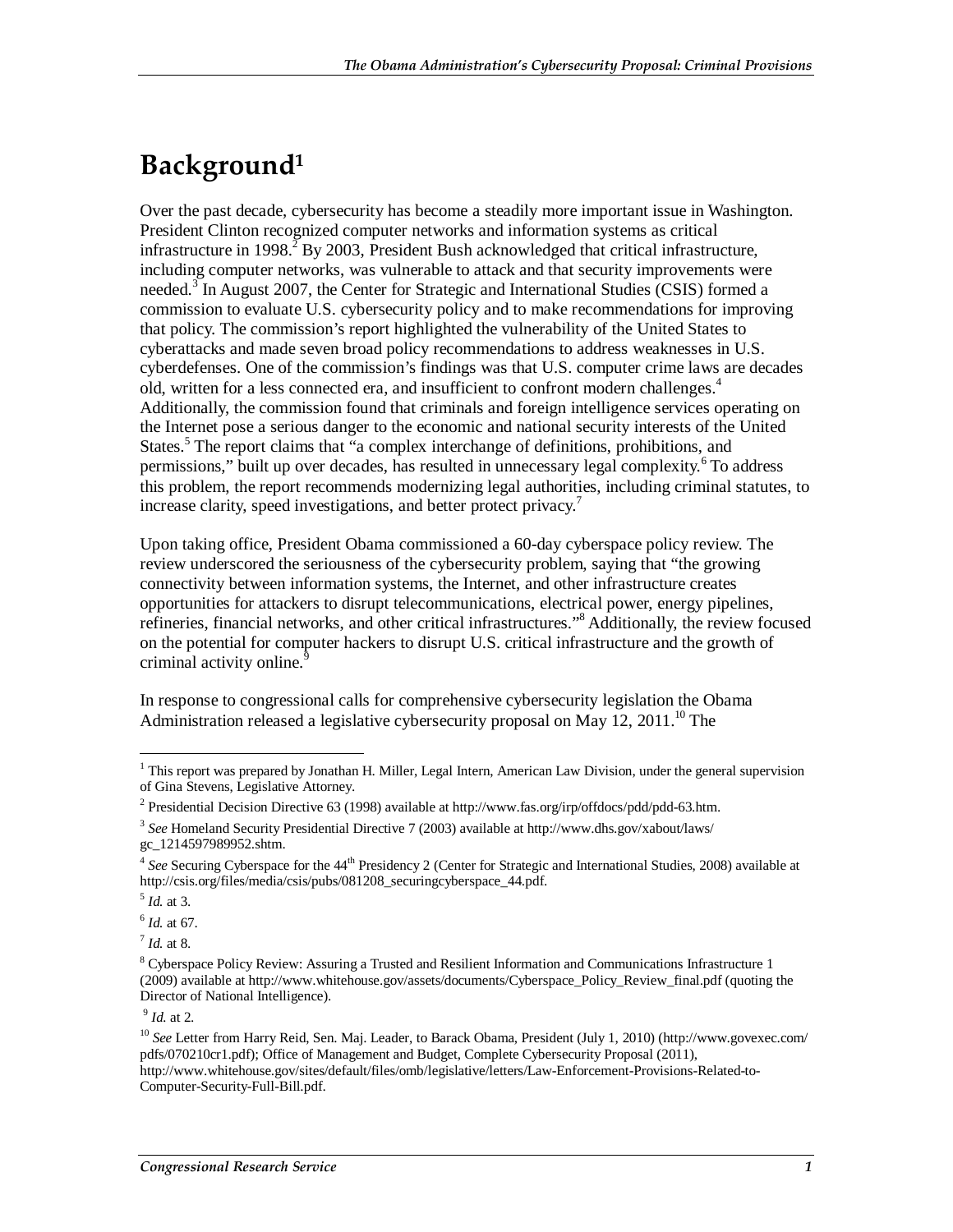Administration's proposal contains seven sections and addresses many different subject areas. The proposal includes sections on criminal law, national data breach notification, the Department of Homeland Security's cybersecurity authority, information sharing with the private sector, the regulatory framework covering critical infrastructure, coordination of federal information security policy, hiring cybersecurity experts, and the location of data centers. The Administration's proposal would address concerns raised in earlier reports by modifying the Computer Fraud and Abuse Act (CFAA).<sup>11</sup> The proposal implements a recommendation of the CSIS report by simplifying the complex penalty provisions of the CFAA. It also addresses a concern of the 60 day cybersecurity policy review by enhancing criminal penalties for damaging U.S. critical infrastructure. Overall, the proposal would

- supplement the CFAA with a mandatory minimum penalty for damaging certain critical infrastructure computers;
- increase the penalties for most violations of the CFAA;
- modify the conspiracy and forfeiture provisions of the CFAA;
- and make felony violation of the CFAA a racketeering predicate offense.

#### **Protecting Critical Infrastructure Computers**

Federal courts have interpreted the Computer Fraud and Abuse Act to include critical infrastructure within the definition of a protected computer.<sup>12</sup> Furthermore, the U.S. Sentencing Guidelines Manual includes sentence enhancements for violations of the CFAA involving a computer system used to maintain or operate critical infrastructure.<sup>13</sup> The sentencing guidelines are advisory only and do not create a minimum sentence.<sup>14</sup>

The Obama Administration's cybersecurity proposal would add a specific provision imposing a mandatory three-year term of imprisonment for damaging certain critical infrastructure computers.15 A critical infrastructure computer is a computer, under this broad definition, which controls systems vital to national defense, national security, national economic security, or public health and safety. The critical infrastructure computer may be owned or operated by the government or privately. The proposal specifies that the term covers, at least, computers engaged in oil and gas production, water supply systems, telecommunications networks, electrical power systems, banking systems, emergency services, and transportation systems. For example, gaining unauthorized access to a radio system used at a private company to control oil production would likely qualify as a violation under the proposal.

<sup>-</sup>11 18 U.S.C. § 1030; *See generally* CRS Report 97-1025, *Cybercrime: An Overview of the Federal Computer Fraud and Abuse Statute and Related Federal Criminal Laws*, by Charles Doyle.

<sup>&</sup>lt;sup>12</sup> See United States v. Mitra, 405 F.3d 492 (7<sup>th</sup> Cir. Wis. 2005) (in which a computer hacker's conviction for interfering with a city emergency communications system was upheld).

 $13$  U.S. Sentencing Guidelines Manual § 2B1.1 (B)(16).

<sup>14</sup> *See* United States v. Booker, 543 U.S. 220 (2005).

<sup>&</sup>lt;sup>15</sup> Office of Management and Budget, Law Enforcement Provisions Related to Computer Security (2011), http://www.whitehouse.gov/sites/default/files/omb/legislative/letters/Law-Enforcement-Provisions-Related-to-Computer-Security.pdf [hereinafter OMB, Provisions].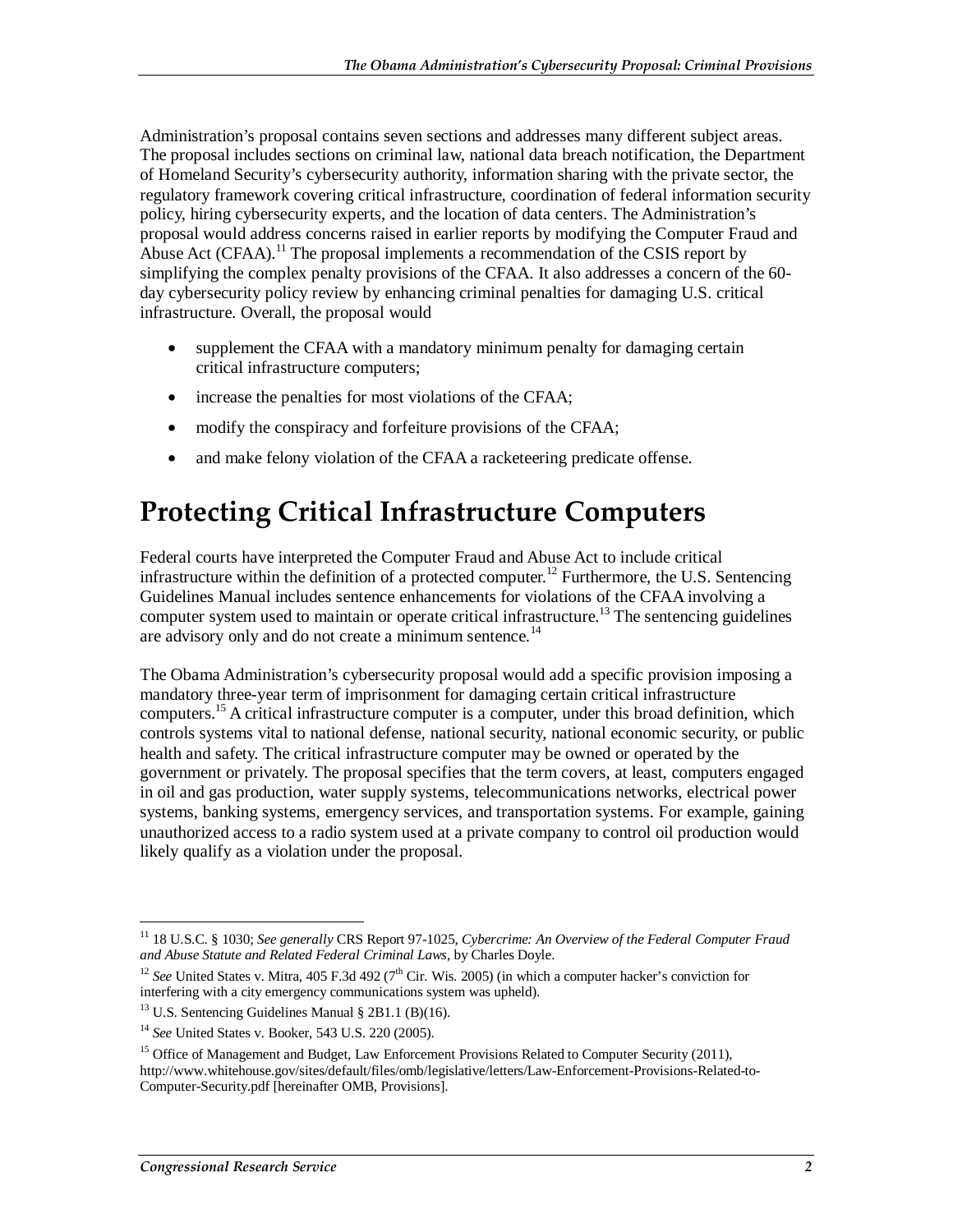The proposal's definition of computer is the same as the one provided in the CFAA, namely "an electronic, magnetic optical, electrochemical, or other high speed data processing device performing logical, arithmetic, or storage functions." Under the CFFA, a "computer" is not just a desktop or laptop but includes cellular phones<sup>16</sup> and radios.<sup>17</sup> The definition is broad and captures any device that makes use of an electronic data processor.<sup>18</sup>

The Administration's intention is to create a mandatory minimum sentence for violations of the CFAA which threaten critical infrastructure. The proposal seeks to ensure that courts impose a sufficiently deterrent sentence in the event of an attack on a critical infrastructure system, even a minor or unsuccessful attack.<sup>19</sup> The proposal would add a three-year term of imprisonment for damage to a critical infrastructure computer which occurred during a felony violation of the CFAA. In order to qualify, the damage must substantially impair the operation of the critical infrastructure computer or the critical infrastructure associated with the computer.

The proposal also attempts to ensure that felons who merit the additional three-year term of imprisonment serve the full term. The proposal has language, patterned on the mandatory sentencing provision for aggravated identity theft, which prohibits probation and concurrent terms of imprisonment in most cases.20 This language would create a mandatory minimum sentence of three years for damaging a critical infrastructure computer in violation of the CFAA. Under the proposal, the court would have some discretion to impose a concurrent sentence but only for an additional violation of the new section sentenced at the same time.

## **Clarifying and Enhancing Penalties Under the Computer Fraud and Abuse Act**

The Administration's proposal modifies many of the penalty provisions in the CFAA, in the process creating the possibility of longer sentences. Currently, the CFAA takes a two-tiered approach to penalties.<sup>21</sup> Penalties for violations of the act are set at one level for a first offense and then enhanced for subsequent violations of the statute. For example, the maximum penalty for stealing national defense information through unauthorized access to a computer is currently 10 years for the first offense and 20 years for a subsequent offense. The Administration's proposal

<sup>-</sup><sup>16</sup> See United States v. Kramer, 631 F.3d 900 (8<sup>th</sup> Cir. 2011) (holding that under the CFAA the term computer includes a cellular telephone).

<sup>&</sup>lt;sup>17</sup> See Mitra at 495 (finding interference with a computer-based radio system a violation of the CFAA).

<sup>18</sup> *Kramer* at 902; *accord* Orin S. Kerr, *Vagueness Challenges to the Computer Fraud and Abuse Act*, 94 Minn. L. Rev. 1561, 1577 (2010) ("Just think of the common household items that include microchips and electronic storage devices, and thus will satisfy the statutory definition of 'computer.' That category can include coffeemakers, microwave ovens, watches, telephones, children's toys, MP3 players, refrigerators, heating and air-conditioning units, radios, alarm clocks, televisions, and DVD players, in addition to more traditional computers like laptops or desktop computers." (footnote omitted)).

<sup>&</sup>lt;sup>19</sup> See Office of Management and Budget, Law Enforcement Provisions Related to Computer Security, Section by Section Analysis (2011), http://www.whitehouse.gov/sites/default/files/omb/legislative/letters/Law-Enforcement-Provisions-Related-to-Computer-Security-Section-By-Section-Analysis.pdf [hereinafter OMB, Section Analysis].

<sup>20 18</sup> U.S.C. § 1028A(b) (discussing sentencing for aggravated identity theft); *see also* OMB, Section Analysis, *supra* note 19.

<sup>21 18</sup> U.S.C. § 1030(c)(2) – (4); *see generally*, Charles Doyle, (CRS Report 97-1025, *Cybercrime: An Overview of the Federal Computer Fraud and Abuse Statute and Related Federal Criminal Laws*, 2010).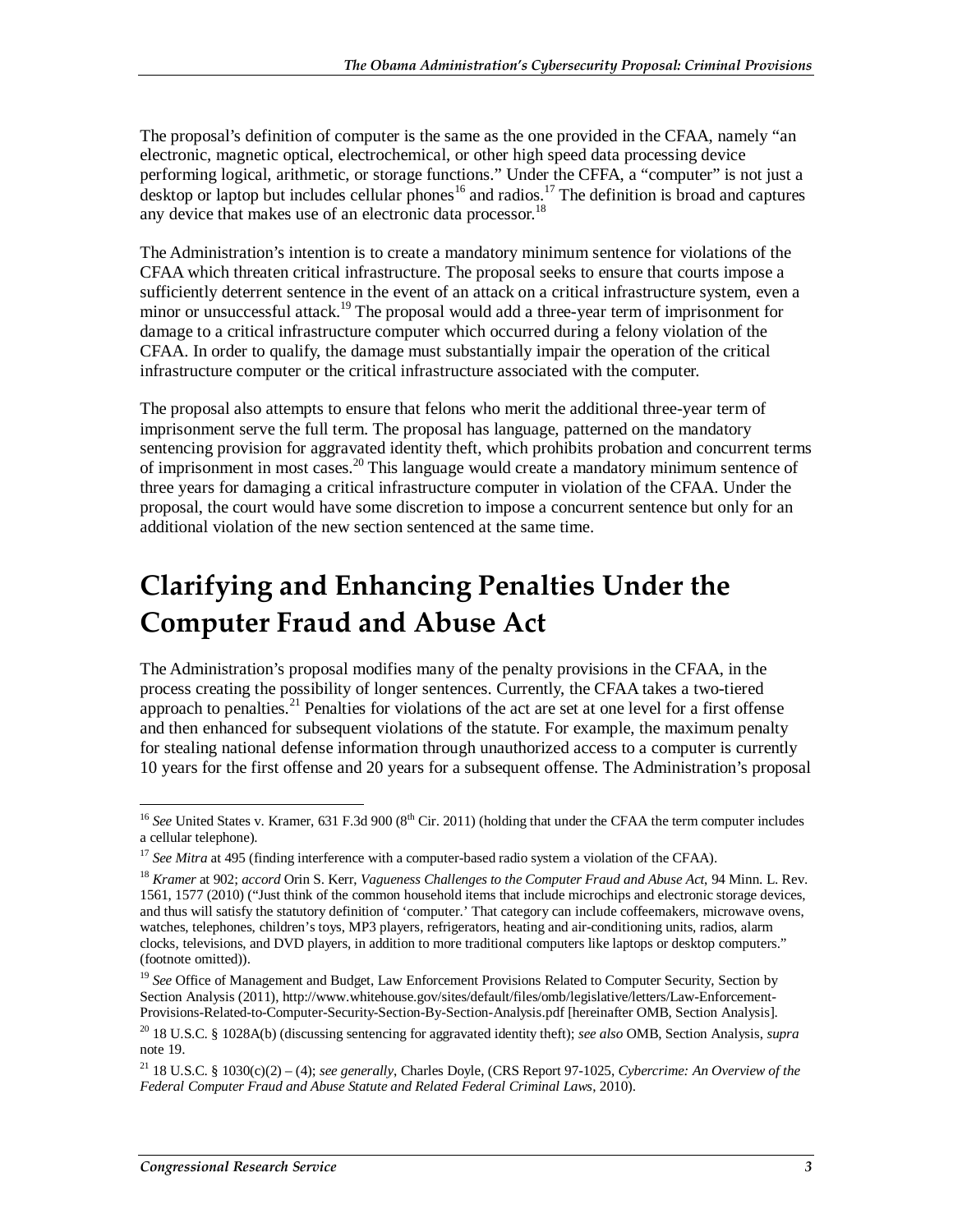would simplify this two-tiered system by removing references to subsequent convictions in favor of setting a maximum sentence for each offense. In general, the maximum would be the number of years currently designated for a second offense.<sup>22</sup> Continuing the earlier example, the maximum penalty for stealing national defense information through unauthorized access to a computer would be 20 years under the proposal.

The proposal would also amend the password trafficking provision of the CFAA, which prohibits transferring password information to another when the information could be used to access a government computer or affects interstate commerce. The change would broaden the scope of the provision to cover any protected computer, removing the requirement that the trafficking affect interstate commerce or that the password be to a computer used by the government. The proposal would also expand the provision to protect means of access other than simply passwords. Critics have pointed out that this change may unintentionally criminalize consumers' otherwise lawful modification of electronic devices.<sup>23</sup> Supporters believe the provision is necessary to modernize the law in a world where passwords are not the only means of controlling access to information.<sup>24</sup>

The Administration's proposal would also modify the conspiracy portion of the CFAA. Currently, the law states that "whoever conspires to commit or attempts to commit an offense under [the CFAA] shall be punished as provided for in [the penalties subsection.]<sup>"25</sup> Although the penalty subsection makes explicit reference to violations of the CFAA and attempts to commit them, it does not mention conspiracy specifically. The proposal clarifies any ambiguity by stating that "Whoever conspires to commit ... an offense ... shall be punished as provided for the completed offense."26

Beyond simplification and clarification, the proposal seeks to increase the deterrent effect of the CFAA by increasing sentence length.<sup>27</sup> The Administration feels that the proposal would harmonize the penalties in the CFAA with other similar laws, such as the laws covering wire fraud.<sup>28</sup> Critics suggest that the definitions in the CFAA are too broad and should be more focused before penalties are enhanced.<sup>29</sup> Some critics argue that recent court cases enlarging the definition of unauthorized access should be addressed first.<sup>30</sup> Specifically, critics point to a recent Ninth

<sup>27</sup> *See id*.

 $\frac{1}{2}$ 

<sup>22</sup> OMB, Section Analysis, *supra* note 19.

<sup>23</sup> *See* Joshua Gruenspecht, *WH Cybersecurity Proposal: CFAA Hack Goes Beyond Hackers*, Center for Democracy and Technology (July 22, 4:30 PM), http://cdt.org/blogs/joshua-gruenspecht/wh-cybersecurity-proposal-cfaa-hackgoes-beyond-hackers.

<sup>&</sup>lt;sup>24</sup> See Cybersecurity: Innovative Solutions to Challenging Problems, Before the H. Subcomm. on Intellectual Property, Competition, and the Internet of the H. Comm. on the Judiciary,  $112^{th}$  Cong. 46 (2011) (Testimony of Leigh Williams, President, BITS).

 $25$  18 U.S.C. § 1030(b).

<sup>26</sup> OMB, Provisions, *supra* note 15.

<sup>&</sup>lt;sup>28</sup> Cybersecurity: Innovative Solutions to Challenging Problems, Before the H. Subcomm. on Intellectual Property, Competition, and the Internet of the H. Comm. on the Judiciary,  $112<sup>th</sup>$  Cong. 7 (2011) (Statement of James Baker, Assoc. Deputy Att'y General, U.S. Dep't. of Justice); *but see* 18 U.S.C. 2701, 2511 (the significantly different penalties for violation of the arguably more analogous Electronic Communications Privacy Act).

 $^{29}$  Cybersecurity: Innovative Solutions to Challenging Problems, Before the H. Subcomm. on Intellectual Property, Competition, and the Internet of the H. Comm. on the Judiciary,  $112<sup>th</sup>$  Cong. 56-57 (2011) (Statement of Leslie Harris, President, Center for Democracy and Technology).

<sup>30</sup> Joshua Gruenspecht, *WH Cybersecurity Proposal: CFAA Hack Goes Beyond Hackers*, Center for Democracy and Technology (July 22, 4:30 PM), http://cdt.org/blogs/joshua-gruenspecht/wh-cybersecurity-proposal-cfaa-hack-goesbeyond-hackers.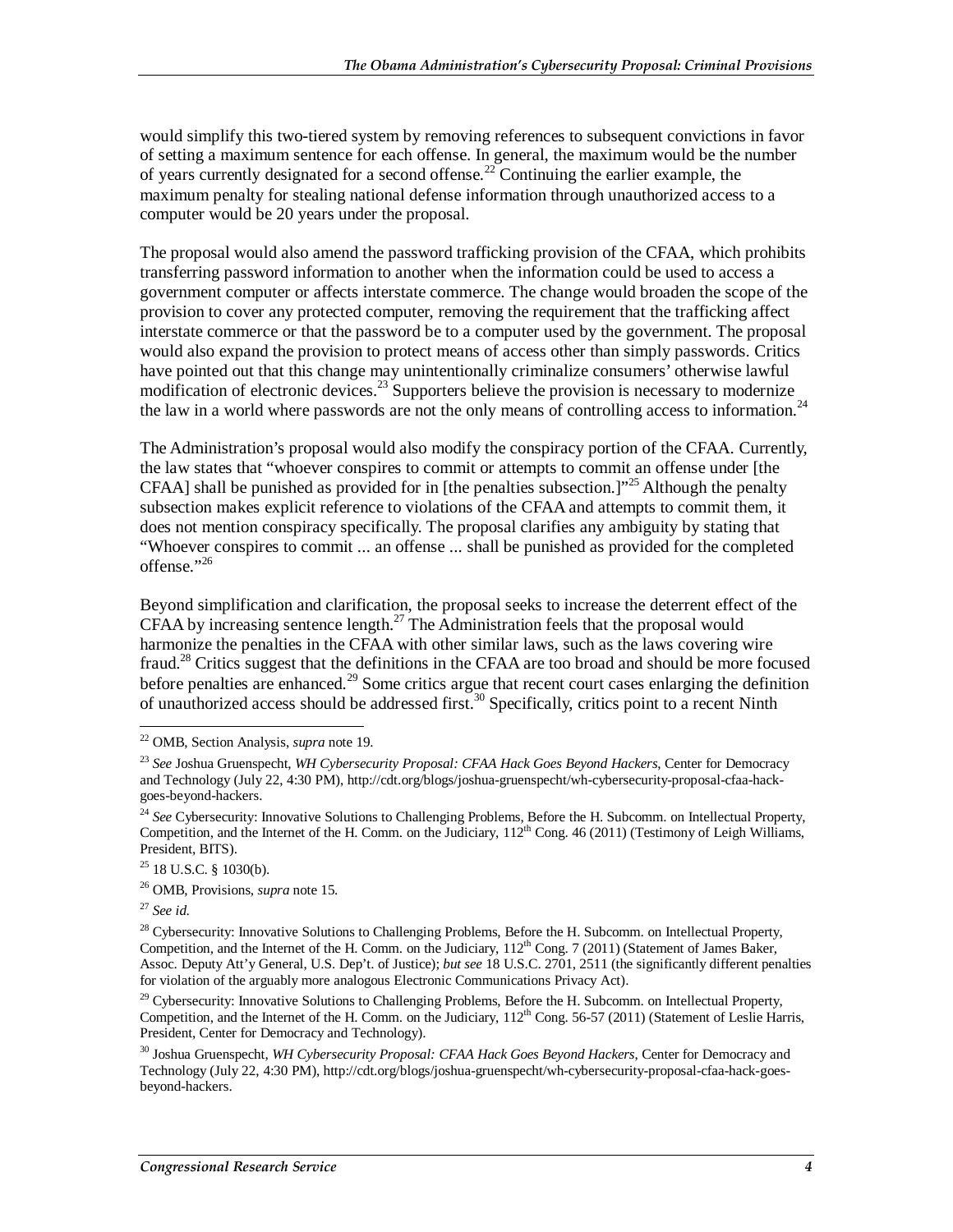Circuit decision holding that violation of an employer's computer-use restrictions constitutes a criminal violation of the CFAA.<sup>31</sup> Critics also point to the highly publicized cyber-bullying trial of Lori Drew for violation of the MySpace terms of service as a troubling expansion of "unauthorized access" under the CFAA.<sup>32</sup> There is also concern from some that mandatory minimums and enhanced sentences could be too stringent for adolescent computer mischief, and that the Administration's proposal does not have sufficient flexibility to account for such crimes.<sup>33</sup>

Finally, the Administration's proposal would update the criminal forfeiture provision of the CFAA and add a civil forfeiture provision. Whereas criminal forfeiture results from the conviction of the property owner, civil forfeiture is conducted against the property itself. No conviction or charge against the property owner is required in the case of civil forfeiture. Both provisions would be amended to include real property, in addition to personal property, that facilitated the commission of the underlying offense.<sup>34</sup> The proposal would also establish a comparable civil forfeiture procedure by adding the CFAA to the list of racketeering predicates.<sup>35</sup> Additionally, both provisions would be modified to clarify that the government could seize any property resulting from gross proceeds of the violation as opposed to net proceeds. This expands the forfeiture provisions to cover property bought by money obtained from violating the CFAA. The civil forfeiture proceedings would be governed by the preexisting federal law on civil forfeitures.<sup>36</sup> However, the civil forfeitures would be overseen by the Secretary of Homeland Security or the Attorney General instead of the Secretary of the Treasury.

## **Addition of Computer Crime to RICO**

Currently, violation of the CFAA is not a predicate offense under the Racketeering Influenced and Corrupt Organizations Act (RICO) in most instances.<sup>37</sup> The Administration's proposal would add violation of the CFAA to the list of predicate offenses chargeable under RICO. This addition would not change the scope of the CFAA, but it would enlarge the civil and criminal consequences for its violation. It would condemn any person who invests in, maintains an interest in, or conducts or participates in the affairs of an enterprise which engages in a patterned violation of the CFAA.<sup>38</sup> A patterned violation of the CFAA means two or more violations of the act that have the same or similar purpose and occur over a period of time.

Additionally, adding the CFAA to the list of predicate offenses would enhance the government's ability to prosecute computer crime conspiracy. Under RICO, a conspiracy is complete upon the

<sup>37</sup> *See* 18 U.S.C. § 1961-68; *see generally* CRS Report 96-950, *RICO: A Brief Sketch*, by Charles Doyle.

<sup>-</sup><sup>31</sup> *See* United States v. Nosal, 642 F.3d 781 (9<sup>th</sup> Cir. Cal. 2011).

<sup>32</sup> *See* U.S. v. Lori Drew, 259 F.R.D. 449 (C.D. Cal. 2009) (holding that a violation of a website's terms of service, without more, is insufficient to constitute violation of the CFAA).

<sup>&</sup>lt;sup>33</sup> Cybersecurity: Innovative Solutions to Challenging Problems, Before the H. Subcomm. on Intellectual Property, Competition, and the Internet of the H. Comm. on the Judiciary, 112<sup>th</sup> Cong. 4 (2011) (Statement of Rep. Mel Watt, Ranking Member, H. Subcomm. on Intellectual Property, Competition, and the Internet).

<sup>34</sup> *Compare* 18 U.S.C. § 981(a)(1)(C) (which authorizes civil forfeiture of real or personal property derived from proceeds traceable to violation of the CFAA, as opposed to the broader property that facilitated the violation).

<sup>&</sup>lt;sup>35</sup> 18 U.S.C. § 981(a)(1)(C) (civil forfeiture traceable to money derived from money laundering); 18 U.S.C. § 1956(c)(7)(A) (any RICO predicate is also a money laundering predicate).

<sup>36</sup> *See* 18 U.S.C. § 981 *et seq.*

<sup>38</sup> *See* 18 U.S.C. § 1962.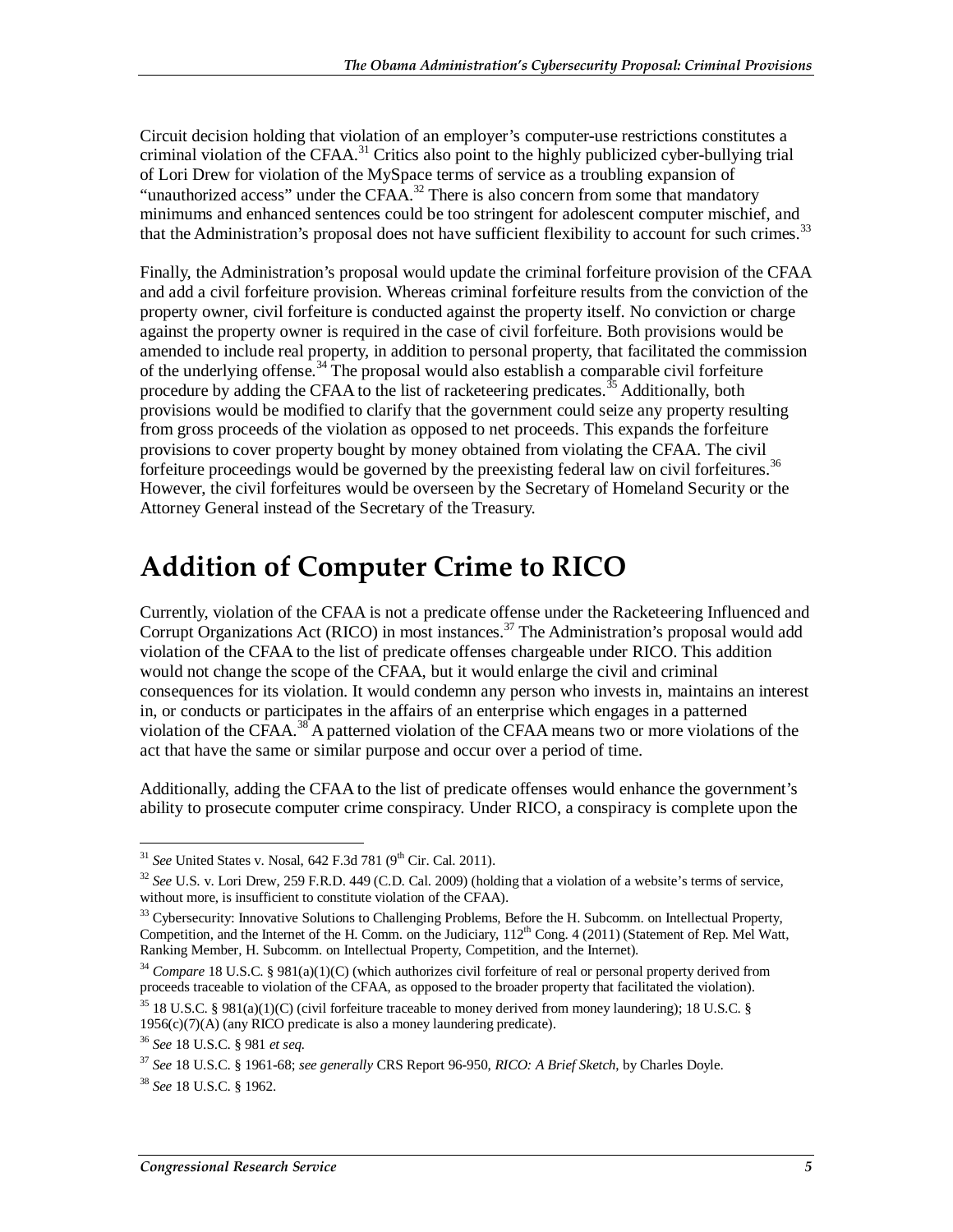agreement to commit a violation of the act, even if no conspirator ever commits an overt act toward accomplishing that purpose.<sup>39</sup> Because there is no requirement to prove an overt act in furtherance of the conspiracy, RICO conspiracy is easier to prove.

A RICO violation is punishable by a fine or up to 20 years in prison. RICO violations may result in civil, as well as criminal liability. Any person injured in business or property by reason of a RICO violation has a cause of action for treble damages and attorneys' fees. In most cases, no prior criminal conviction is required to sue for civil damages.<sup>40</sup>

### **Comparison to Pending Legislation**

There are currently many different bills pending before the House and Senate which grapple with cybersecurity issues. Few of these bills directly address the same criminal statutes as the Obama Administration's proposal. However, there is significant overlap between pending legislation and other provisions of the proposal. As of this writing, two Senate bills would update the CFAA to address modern challenges to cybersecurity. Both bills take a different approach than the one taken by the Administration's cybersecurity proposal, though both aim to accomplish some of the same objectives.

#### **Personal Data Privacy and Security Act of 2011**

The Personal Data Privacy and Security Act of 2011 (S. 1151), introduced by Senator Patrick Leahy on June 7, 2011, amends both RICO and the CFAA. Both S. 1151 and the Administration's proposal add felony violation of the CFAA to the list of predicate offenses under RICO.<sup>41</sup> Although the bill and the proposal have slightly different language, their effect on the RICO statute would appear to be identical. S. 1151 also amends the penalty provisions of the CFAA, though not so extensively as the Administration's proposal.<sup>42</sup> The bill aims to clarify the penalty for conspiracy to violate the CFAA by appending conspiracy to the various penalty provisions of the CFAA. $43$  Unlike the Administration's proposal, the bill does not include unequivocal language stating that a conspiracy to violate the CFAA should be punished as if the underlying crime occurred. Additionally, the bill does not enhance penalties for violation of the CFAA, as the Administration's proposal would.

#### **The Fighting Fraud to Protect Taxpayers Act of 2011**

The Fighting Fraud to Protect Taxpayers Act of 2011 (S. 890), introduced by Senator Patrick Leahy on May 5, 2011, also modifies the CFAA. Language in the bill would enlarge the scope of the password trafficking offense by removing the requirement that the computer affect interstate commerce or be used by the United States.<sup>44</sup> This is very similar to the Administration's proposal.

-

 $39$  18 U.S.C. § 1962(d).

<sup>40 18</sup> U.S.C. § 1964.

<sup>41</sup> *See* S. 1151, 112th Cong. § 101 (2011).

<sup>42</sup> *See* S. 1151, 112th Cong. § 103 (2011).

<sup>43</sup> *See* S. 1151, 112th Cong. § 103 (2011); *compare* 18 U.S.C. § 1030(c).

<sup>&</sup>lt;sup>44</sup> See S. 890,  $112^{th}$  Cong. §6 (2011); 18 U.S.C. § 1030(a)(6).